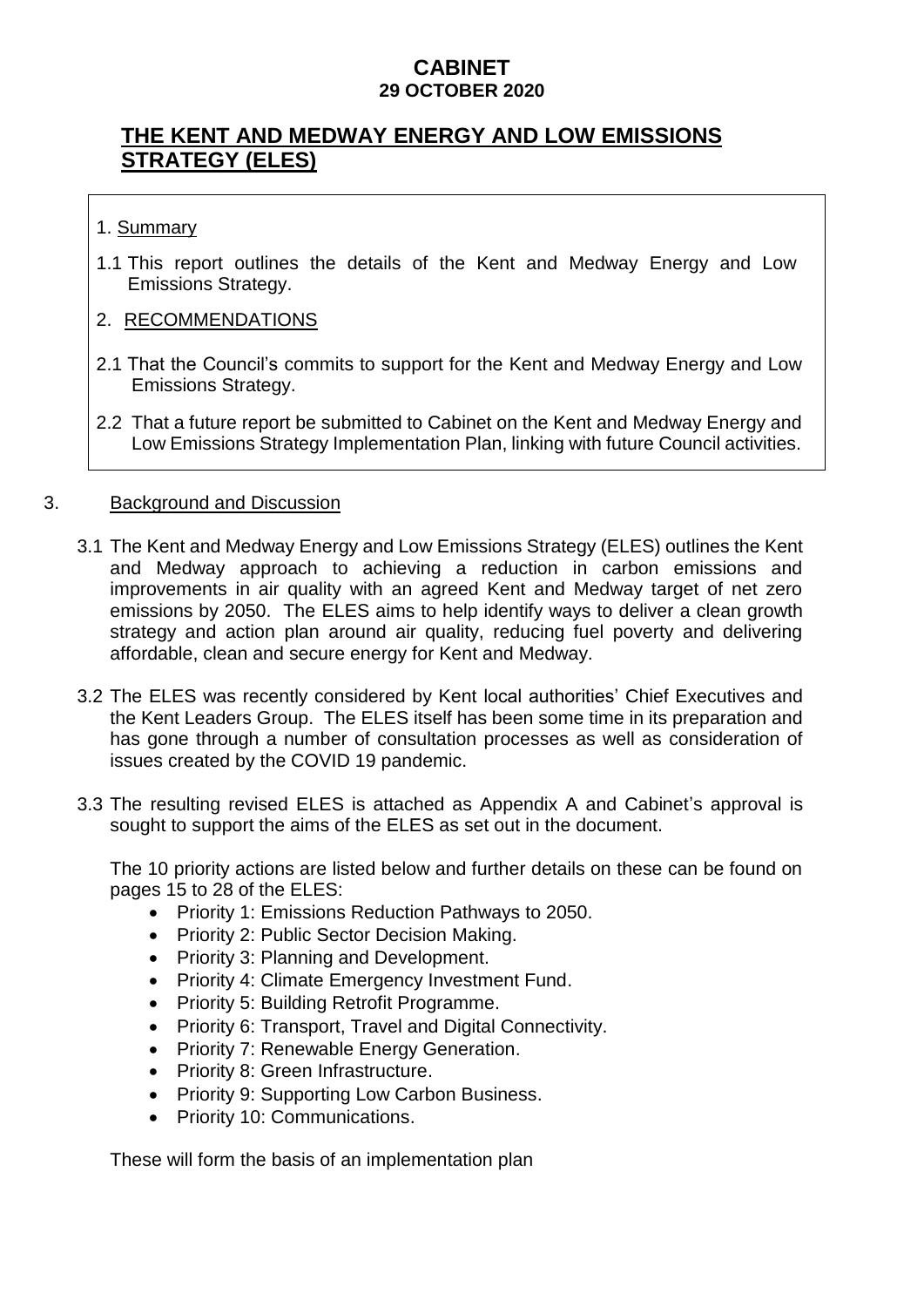- 3.4 A detailed Implementation Plan is also being developed by officers and partners across Kent and Medway and this will be available in the near future for local authorities to consider the links with their own Climate Change Action Plans.
- 3.5 The ELES will formally be launched at the Kent and Medway Net Zero Conference on 27th November 2020, which will now be a virtual event.
- 4. Dartford Borough Council Activity The following paragraphs detail ongoing activity within the Council that supports this agenda and would sit alongside the ELES.
- 4.1 Dartford Borough Council has collected it's Greenhouse Gas Emission data annually since its involvement in the Carbon Trust Carbon Management Plan (our first baseline data collected was 2007) and the Council has monitored its carbon emissions since then including : electricity, gas, staff car mileage whilst at work, leased vehicle mileage, waste collection service carbon etc., Dartford Borough Council set an interim target to reduce the CO2 emissions from its activities by 35% from the 2007 baseline by 2012. This target was met.
- 4.2 The Council along with several other Kent LAs were successful in a joint bid to Government and received funding in January 2020 to work with BRE to obtain different sets of housing, benefit, energy performance certificate data to be used in the new private sector housing policy. This information helps with the targeting of energy efficiency measures and private sector/HMO works
- 4.3 The Council was the lead authority in a joint bid for seven Kent LAs to the Warm Homes Fund to obtain additional funding towards first time gas central heating systems. Dartford had already secured funding with SGN towards the first time gas central heating, along with agreement for free gas connections for vulnerable residents in receipt of benefits, on low income and residents with a health condition impacted by living in a cold home. The Council is currently in contract with Scottish & South Eastern Utilities (SSE) to provide first time central heating systems and to assess whole house energy efficiency measures.
- 4.4 The Council is promoting the Solar Together Kent scheme and as itsclose had received 113 registrations for Solar PV and battery storage. Social media posts and press releases were issued for the scheme, which recently closed for applications.
- 4.5 The Council is also part of Kent Energy Deal a collective energy switching scheme which it has been involved in for a number of years and has achieved thousands of pounds in savings on residents energy bills.
- 4.6 The Council uses its Better Care Funding to support through the Safe and Secure Grant additional top up for boiler works and other essential energy efficiency measures to elderly residents and residents with long term health conditions living in cold homes.
- 4.7 The Council recently submitted a successful funding application to BEIS on behalf of other Kent LAs involved in the Warm Homes Fund project for the Green Home Grant Local Authority Delivery Scheme (LADS). The application submitted works alongside the current Warm Homes project and in addition offers external wall insulation and air source heat pumps to owner occupied and 10% privately rented properties. The application supports 70 properties across the seven participating Kent LAs and the energy efficiency works under this project have to be delivered by 31 March 2021.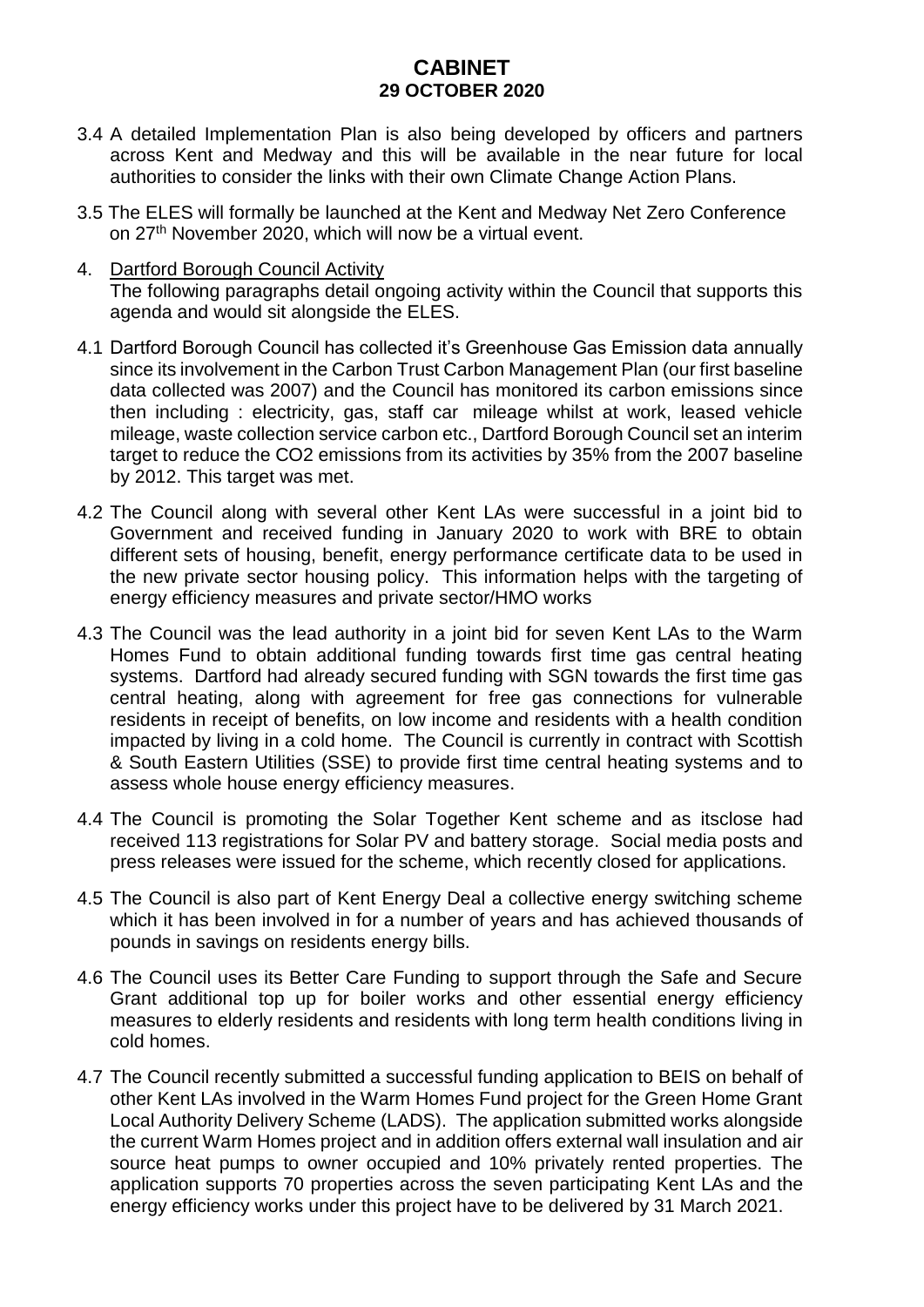- 4.8 The Council has signed a contract with BP Chargemaster to install electric vehicle (EV) charging points in some Council car parks. The Council had previously obtained Office for Low Emission Vehicles (OLEV) funding for electric vehicle (EV) charging points in Westgate Car Park these will be upgraded and maintained under the new contract. Eight EV charging points are being installed in the Acacia Hall site, slightly delayed due to COVID but will be in place by 31 March 2021. Ducting is in place for additional EV charging points if required in the future.
- 4.9 The Council's housing stock has had a programme of different energy efficiency measures in place for a number of years upgrading boilers, cavity wall and loft insulation works undertaken. A number of properties have Solar PV installed which is monitored. Through a successful Government Green Communities funding application, an external wall insulation programme was started and external wall insulation (EWI) works continue to take place as part of the ongoing maintenance of Council properties. An Expression of Interest for xxx has been submitted to the Social Housing Decarbonisation Technical Fund.
- 4.10 The Council was the first Kent LA to write its Local Authority Flexible Eligibility Statement of Intent. This has helped many low income residents whose health is impacted by living in a cold home to have free cavity wall and loft insulation and ECO funding towards replacement gas boilers. The Council continues to offer and promote energy efficiency schemes to owner occupied properties, rented sector etc.
- 4.11 Environment, carbon emissions and housing standards have featured as part of the Corporate Plan for a number of years. The Corporate Plan is currently being updated and green recovery is at the heart of the new plan and an action plan will be developed to progress the green recovery throughout the Borough
- 4.12 A cross party climate change Member working group meets to discuss activities they would like to develop around community action and climate change – this includes tree planting, edible gardens – this campaign was due to launch as Planet Dartford just days before Lockdown. An Officer working group will be also be established.
- 4.13 Two climate change audits have been undertaken across the different services in the Council over the last year to monitor activity that impacts on climate change and to provide an overall picture of our climate change activity.
- 4.14 The recently launched Green Home Grant Vouchers will be promoted to Dartford residents to ensure our residents get the necessary support they require – our energy efficiency scheme details have been updated on the Simple Energy website and the Council has already received a large number of enquiries about the scheme.
- 4.15 The Kent and Medway Warm Homes Framework, supporting energy efficiency schemes, is under discussion at present, as the current contract expires in March 2021. The Council, along with a number of other Kent LAs, have recommended that the way forward is to focus on Domestic Home Energy Procurement in Kent in the future, so that Kent LAs are in a stronger position to bid when funding opportunities arise.
- 4.16 A new Air Quality Action Plan for the Borough is currently being prepared.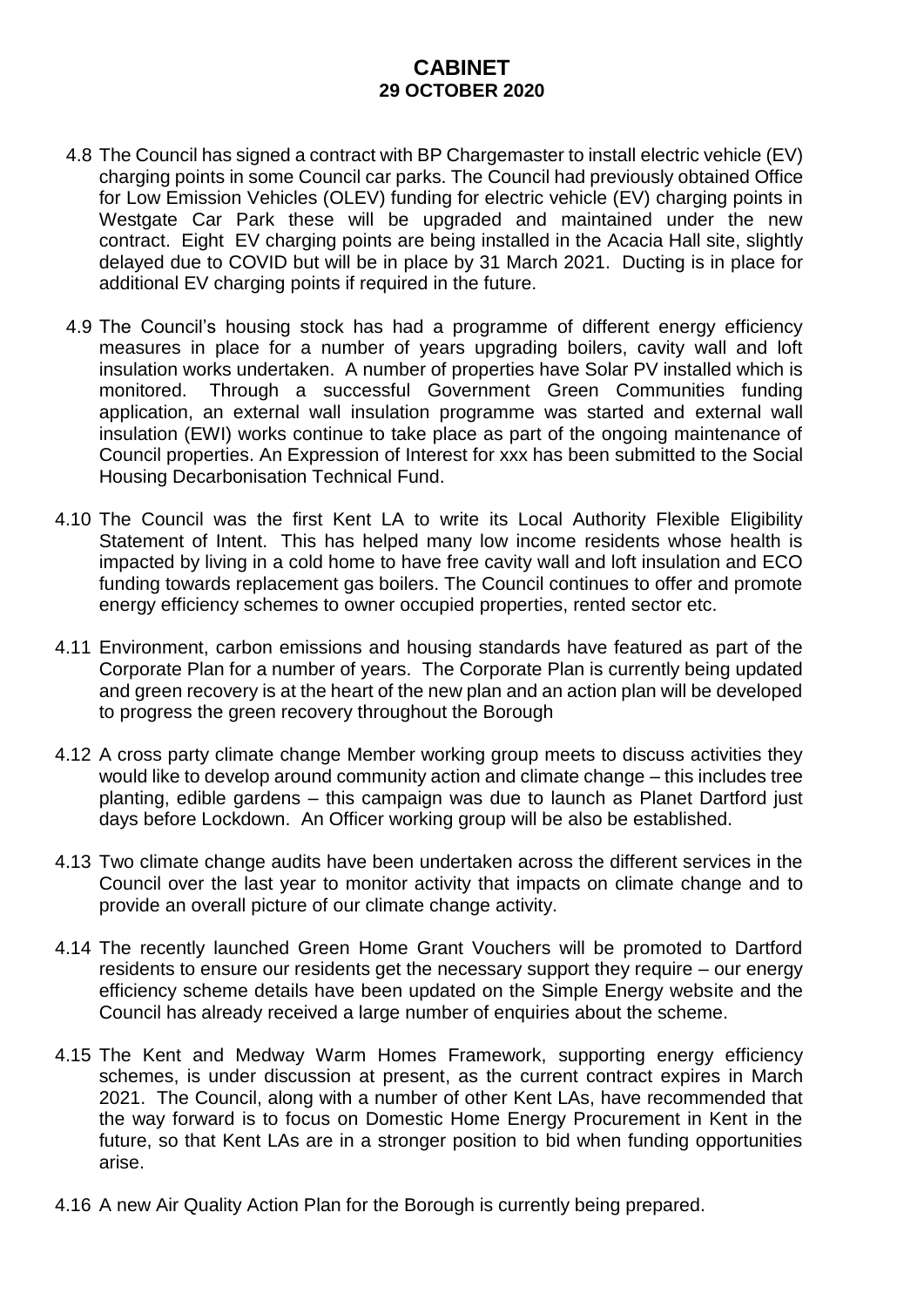#### 5. Existing Council endorsement and aspirations

5.1 To support its commitment to positively contribute and combat climate change and reduce carbon, the Council resolved at the General Assembly of the Council 7<sup>th</sup> October 2019 [Min.No.50(2)]:

*"That this Council recognises the serious impact of climate change and accepts that rising global temperatures presents a clear and present threat to our world. We are facing a climate emergency".*

5.2 The Council further recognised that "*all governments (national, regional and local) have a duty to act but feels that progress in Dartford should not be constrained by the actions of the slowest. "Our town and its people have a part to play in securing a sustainable future and this Council must not only be a force for change in itself, but must inspire and encourage change in others"*

The statement welcomes the Government's commitment to meet the Intergovernmental Panel on Climate Change target to cut greenhouse gas emissions to net zero by 2050. The Council aspires to see the effects of climate change tackled earlier than either the 2050 national target or the 2030 date proposed by some.

- 5.3 The Council commits to pursuing measures that are deliverable, measureable and practical and will aim to inspire and promote efforts - small and large – to address climate change throughout its local community. It recognises that the interests of the environment are served not by empty promises or by setting one legitimate interest against another but by securing collaboration and a genuine commitment to change throughout the Borough and amongst its residents, neighbourhoods, businesses and wider partners. The Council will aim to co-operate with other local authorities to deliver on its commitments.
- 5.4 The Council is aware of the particular challenges posed by rising traffic volumes and the impact on local air quality. It will aim to increase its efforts to work with highway partners to reduce car use, resolve traffic issues in pollution hotspots and create workable, popular solutions within residential communities to prioritise pedestrians, cyclists and calmer, safer traffic. The Council will also aim to make enlightened choices in its own supply chain and encourage other organisations to do the same with the aim of safeguarding resources and reducing pollution. The Council acknowledges the input of the cross-party Member working group on climate change and commits to developing this group to include informed and representative local voices.
- 5.5 The Council aims to contribute to tackling climate change to match any comparable local authority. This is considered a sound basis on which to further endorse the ELES.
- 6. The Way Forward.
- 6.1 It is proposed that a further report be submitted to Cabinet in in  $6 9$  months' time, with a view to presenting an action plan of Council activities and policies to link to the ELES. These can be developed from within existing resources or by obtaining external funding.